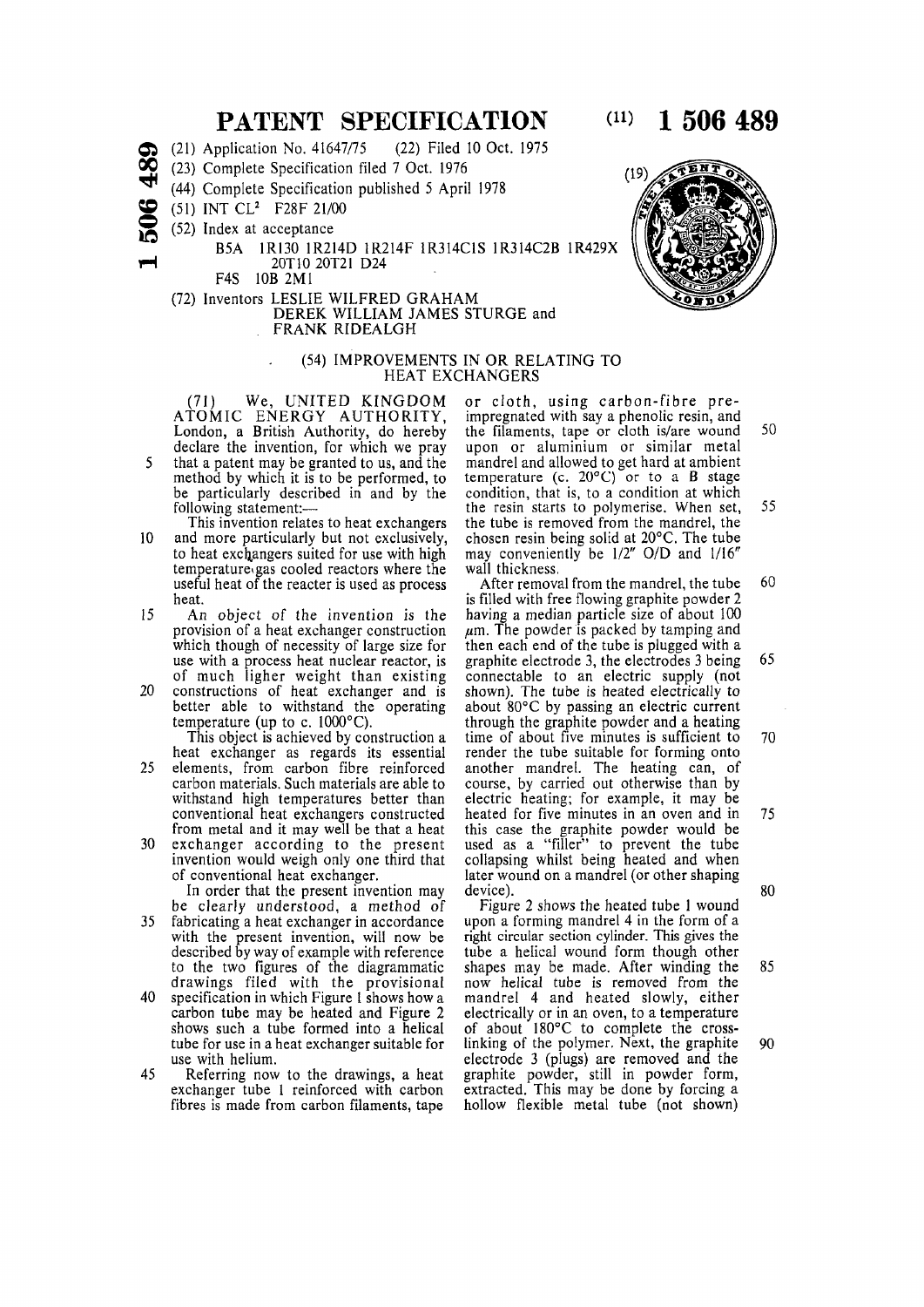through the bore of the tube 1 and blowing air through the flexible tube so that the graphite powder is discharged around the outside of the flexible tube into a container.

- 5 When the electrodes and graphite powder have been removed, the tube is next placed in a carbonising oven and the resin reduced to a char (or a glassy carbon). Heating should be at a slow rate, that is, it
- 10 should not exceed a temperature rise of 5°C per hour, and the temperature should finally reach about 800 to  $1000^{\circ}$ C. On completion of the carbonisation stage, the tube is placed in a chemical vapour
- 15 deposition furnace where it is infiltrated with a cracked hydrocarbon gas, such as methane, propene, or xylene, in order to render it impermeable to gases.
- In making a heat exchanger using a tube  $20$  or bundle of tubes as described above, a tube header plate would also be made of carbon based material and one suitable form is manufactured from carbon powder, of particle size less than 0.10  $\mu$ m, chopped
- 25 carbon fibre (e.g. about  $1/2$  mm long) and phenolic or polyimide resin, the mixture being pressed to form an artefact moulded with through holes to receive the tube or bundle of tubes. The header plate would be
- 30 heated to carbonise the resin in much the same manner as used in forming the tube 1 and the final step in making the heat exchanger component is to braze the ends of the tube or tubes into the header plate
- 35 (or plates) to make a pressure tight joint. Alternatively, a pressure tight joint can be made mechanically by forming screw threads on the inside of the through holes in the header plate and on the engaging end
- 40 portion of the tube during the manufacture thereof.

Alternative inert conductive particles may be used in place of the graphite powder to fill the tube.

## WHAT WE CLAIM IS: 45

1. A heat exchanger comprising a heat exchanger tube or bundle of tubes associated with a tube header plate, wherein the tube or tubes comprises or comprise carbon fibre reinforced carbon  $50$ material.

2. A heat exchanger as claimed in Claim 1, wherein the tube or at least one of the tubes has a portion of curved form in a direction along the length of said tube or 55 said one of the tubes.

3. A heat exchanger as claimed in Claim 1 or Claim 2, wherein the tube header plate comprises chopped carbon fibre reinforced carbon material. 60

. 4. A heat exchanger as claimed in any one of the preceding Claims, wherein the carbon material is formed from carbonisation of a thermosetting plastics material.

5. A heat exchanger as claimed in Claim 4, wherein the plastics material comprises a phenolic resin.

6. A heat exchanger as claimed in any one of the preceding CLaims, wherein the  $tube(s)$  and the header plate are adapted for association by screw thread means. 70

7. A heat exchanger as claimed in any one of the preceding Claims and rendered substantially impermeable to gases by an infiltration treatment of the carbon material using a cracked hydrocarbon gas. 75

8. A heat exchanger having a header plate associated with a tube or tubes substantially as hereinbefore described with reference to the drawings filed with the provisional specification.

> F. S. PEACHEY, Chartered Patent Agent, Agent for the Applicants.

**Printed for Her Majesty's Stationery Office, by the Courier Press, Leamington Spa, 1978 Published by The Patent Office, 25 Southampton Buildings, London, WC2A 1AY, from which copies may be obtained.** 

7'

65

80